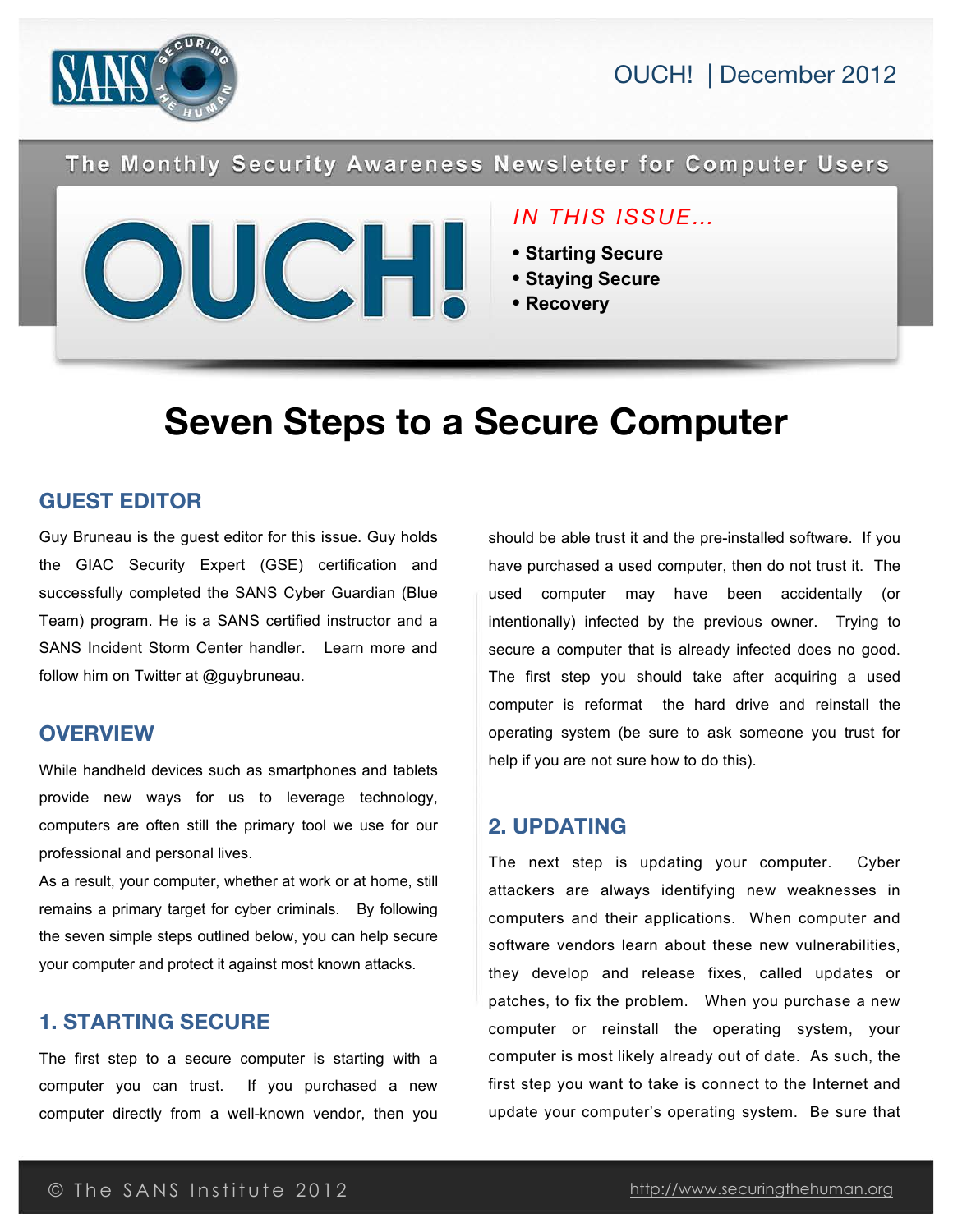

## **Seven Steps to a Secure Computer**

when you do connect to the Internet, your new computer is protected behind a firewall or home Wi-Fi access point. In addition, most computer operating systems, including Windows and OS X (and even many applications), have an automatic updating feature builtin. Enable automated updating to check for updates at least once a day; this helps ensure your computer will remain updated and secure. If a vendor releases a patch that you have to manually install, be sure to install it as soon as possible.

#### **3. SECURITY SOFTWARE**

Once your computer is updated you want to ensure you have security software installed and enabled. The two most common types of security software are anti-virus and firewalls. Anti-virus helps identify infected files you may have downloaded or shared with others and stops these malicious files from harming your computer. Firewalls act like a virtual policeman; they determine who can and cannot talk to your computer. Many security vendors now offer entire security software suites that include firewall, anti-virus and other software options. You may want to consider purchasing an entire security package.

#### **4. ACCOUNTS**

Every person that has authorized access to your computer should have their own separate account protected by a unique, strong password. Never share accounts. If this is a personal computer for home use, create a separate account for each member of your own family, especially children.



## *By following these simple steps you can help ensure a secure computer.*

This way you can apply different controls to each user (such as parental controls for your children) and track who did what. In addition, grant each user the minimum privileges they need to use the computer. Never give someone administrative access unless they absolutely need it, including yourself. Only use administrative privileges when you need them, such as to install software or changing a system configuration.

#### **5. SECURITY ON THE GO**

If your computer is portable, such as a laptop, you may want to consider full disk encryption (FDE). Encryption helps ensure that the data on your computer is protected even if you lose it. You may also want to ensure the computer screen is password locked, so people cannot